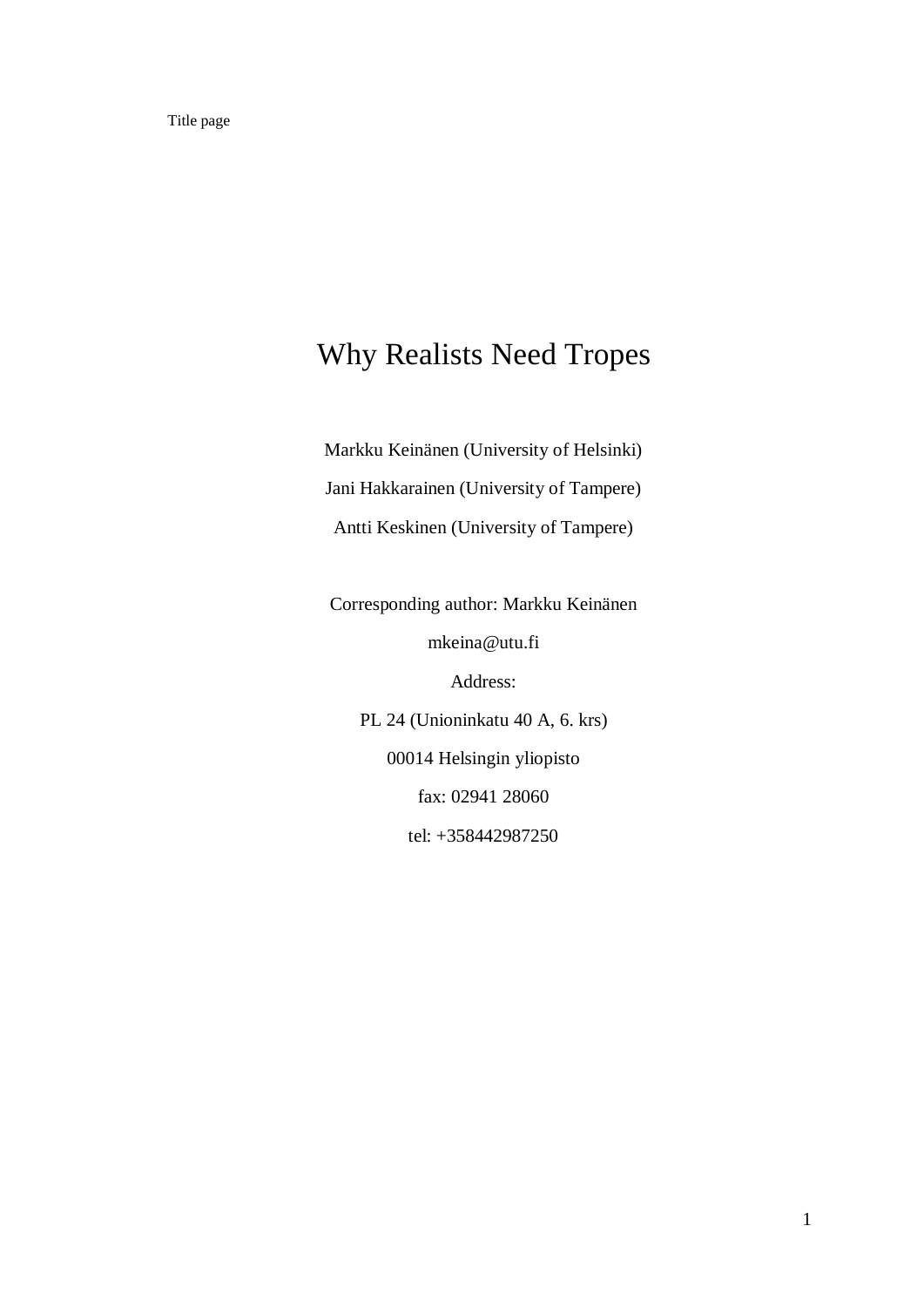### **Abstract**

We argue that if one wishes to be a realist, one should adopt a realist ontology involving tropes instead of a Russellian ontology of property universals and objects. Either Russellian realists should adopt relata-specific relational tropes of instantiation instead of facts, or, better, convert to Neo-Aristotelian realism with monadic tropes. Regarding Neo-Aristotelian realism, we have two novel points why it fares better than Russellian realism. (1) Instantiation of property universals by tropes, and characterisation or inherence between tropes and objects, are more transparent ontological notions than relational inherence, which is assumed in Russellian realism with the relational tropes of instantiation. (2) Neo-Aristotelian realism makes better sense about abstract universals, which are a more viable option than concrete universals. **keywords**: metaphysics, ontology, realism, universals, tropes

### **1. Introduction**

 $\overline{a}$ 

Let us call "mainstream realism" any realist view about universals which subscribes to two general claims: first, there cannot be uninstantiated universals; second, in addition to universals, there is also some *irreducible* category of particulars that instantiate these universals.<sup>1</sup> In the present article, we argue that mainstream realists need to introduce property or relation tropes in order to account for the instantiations of property universals. Moreover, we argue that the best currently available forms of mainstream realism introduce property tropes as instances of monadic universals.

By the qualification *mainstream realism*, we rule out two different types of realist position. First, we do not take up "*Platonic realism*", which allows for the possibility of

<sup>&</sup>lt;sup>1</sup> For the sake of the argument, in this paper we follow the contemporary realist's way of drawing the distinction between universals and particulars. Universals can be instantiated, whereas particulars cannot have instances. See, e.g., Lowe (2006, 89).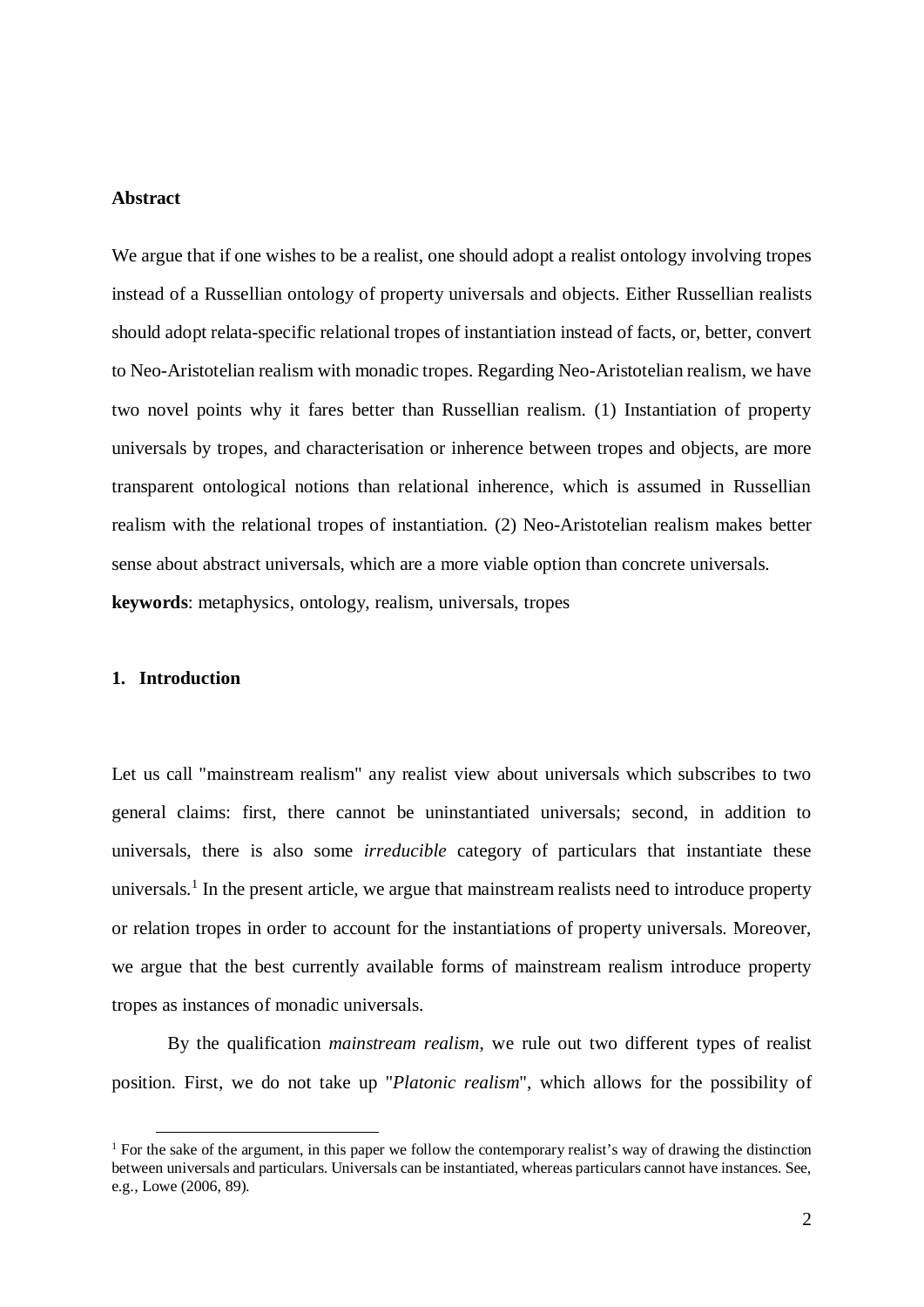uninstantiated universals. Hence, we consider only "Aristotelian" immanent realist views, on which universals generically depend for their existence upon their particular instances. Second, we do not consider "*bundle theories*", which attempt to analyse individual objects (or, substances) as bundles of property universals. Bundle theories are forms of immanent realism but have a serious *prima facie* difficulty of explaining of how there can be two distinct objects (considered as bundles of universals) with exactly the same monadic properties. Although different versions of bundle theory have been proposed to solve this problem, we will not go into the debate of assessing the merits of these proposals.<sup>2</sup> Similarly, since Platonic realism is not a commonly held metaphysical position on universals at the moment, we concentrate on Aristotelian (immanent) realism in the present article.<sup>3</sup>

Among the different forms of (mainstream) immanent realism, there are two mutually orthogonal distinctions.<sup>4</sup> First, E. J. Lowe (2006, 98-99) divides immanent realism into two types, 'strong' and 'weak', depending on how the immanence of universals 'in' their particular instances is understood. According to strong immanent realism (Lowe 1998, 156; cf. 2006, 98- 99), universals are literally in their concrete instances, hence themselves concrete, that is, spatio-temporal (e.g. Smith 1997). By contrast, weak immanent realism maintains that universals are abstract, that is, non-spatio-temporal (Bergmann 1967, 49; Ellis 2001, 73-76; Lowe 2006, 99).

The second distinction, between the Russellian and the Neo-Aristotelian (immanent) realism concerns the very nature of instantiation. Russellians consider property universals as directly instantiated by objects or bare particulars, whereas Neo-Aristotelians believe that property universals are instantiated by tropes or modes (particular properties), which in turn characterise objects.<sup>5</sup> Hence, Neo-Aristotelians (Smith 1997; Lowe 1998, 2006, 2009; Ellis

<sup>&</sup>lt;sup>2</sup> Among the recent defences of (different forms of) bundle theory are Van Cleve (1985), Paul (2002), Rodriguez-Pereyra (2004).

<sup>&</sup>lt;sup>3</sup> Cf. Berman (2008) and Tugby (2013) for recent defenses of Platonic realism.

<sup>&</sup>lt;sup>4</sup> In what follows, since we concentrate on mainstream realism, we will leave out the qualification.

<sup>&</sup>lt;sup>5</sup> Lowe prefers "mode" to "trope" as he thinks that particular properties are objects' ways of being, which is not true of tropes in every trope theory (1998, 78; 2006, 14-15). Nevertheless, henceforth we will use only "trope". When instantiation in the Neo-Aristotelian framework is discussed, the categorial difference between tropes and modes is not relevant.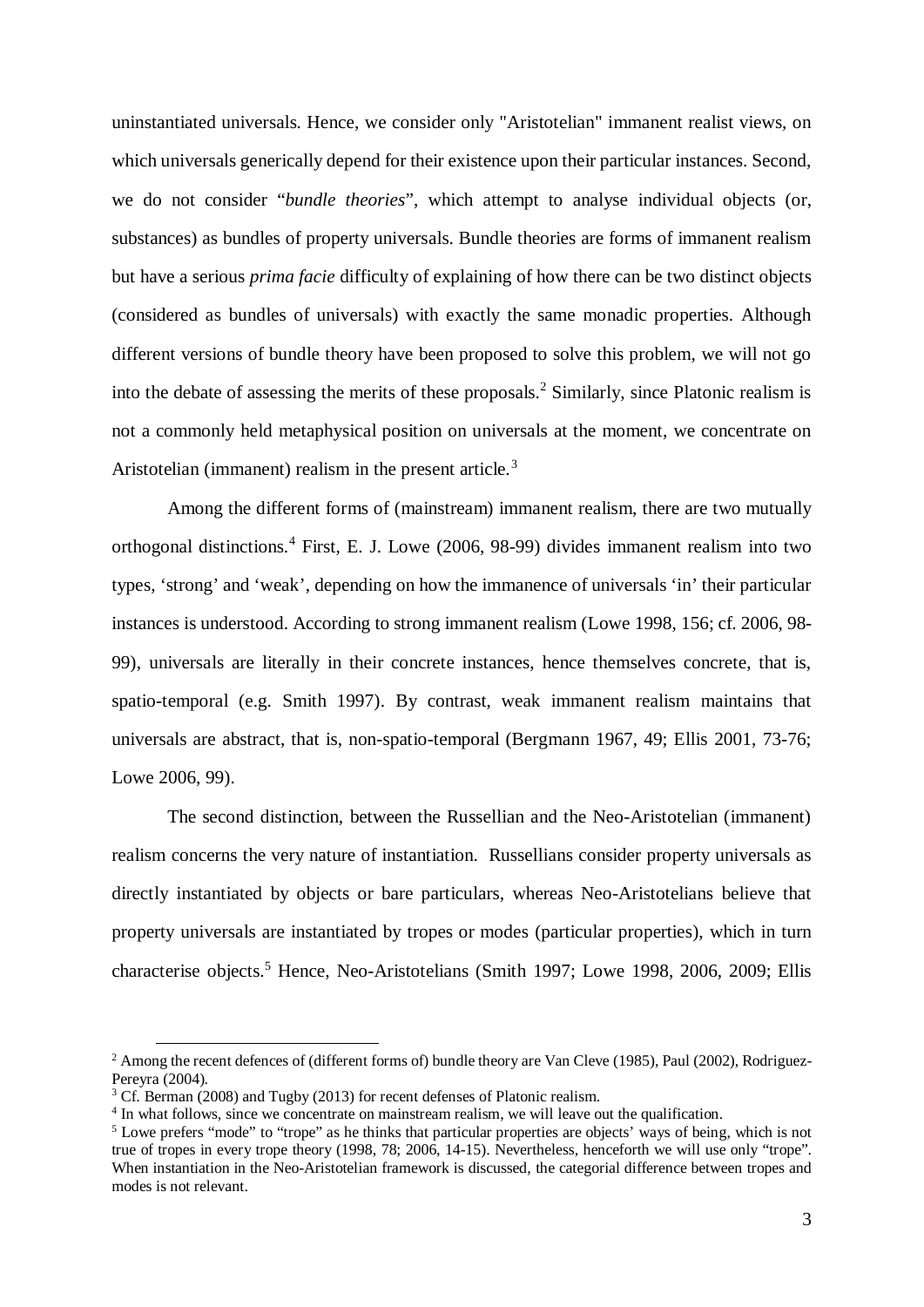2001) account for the instantiations of universals by means of tropes but all prominent Russellians have rejected the existence of tropes.

Most Russellian realists are factualists (e.g., Bergmann 1967; Hochberg 1978; Armstrong 1997). Factualists identify the instantiations of universals with complex particulars belonging to a further ontological category, facts (states of affairs). In section 2, we argue that the factualist account of the instantiations of property universals fails. Factualists are unable to specify any intrinsic feature of facts on the basis of which one could consider facts as unities and distinct from mere sums of their constituents. In order to show how this difficulty can be overcome, we propose a new variant of Russellian realism that replaces facts as connecting entities with simple particulars, relational tropes of instantiation.

We argue that the introduction of relational tropes of instantiation amounts to a significant improvement of Russellian realism. However, the instantiations of property universals by concrete objects are themselves concrete, as we argue in section 3. By contrast, the best available theories of universals consider universals as abstract. Since universals are, according to Russellian realism, constituents of their concrete instantiations, this metaphysical view is left with the difficult problem of explaining how abstract universals can be constituents of their concrete instantiations. In section 4, we argue that the best answer to these difficulties is to adopt the Neo-Aristotelian account of instantiations of properties as property tropes which stand in a single formal relation of instantiation to abstract property universals.

# **2. Factualism**

The current versions of Russellian realism introduce objects or bare particulars and property universals, and possibly 'ties' or 'nexus', but reject tropes. Property universals are directly instantiated or exemplified by objects or bare particulars. Russellians take the relation of instantiation or exemplification as either primitive or grounded. On the latter option, one may distinguish two forms of Russellian realism, the dual-constituent and the triple-constituent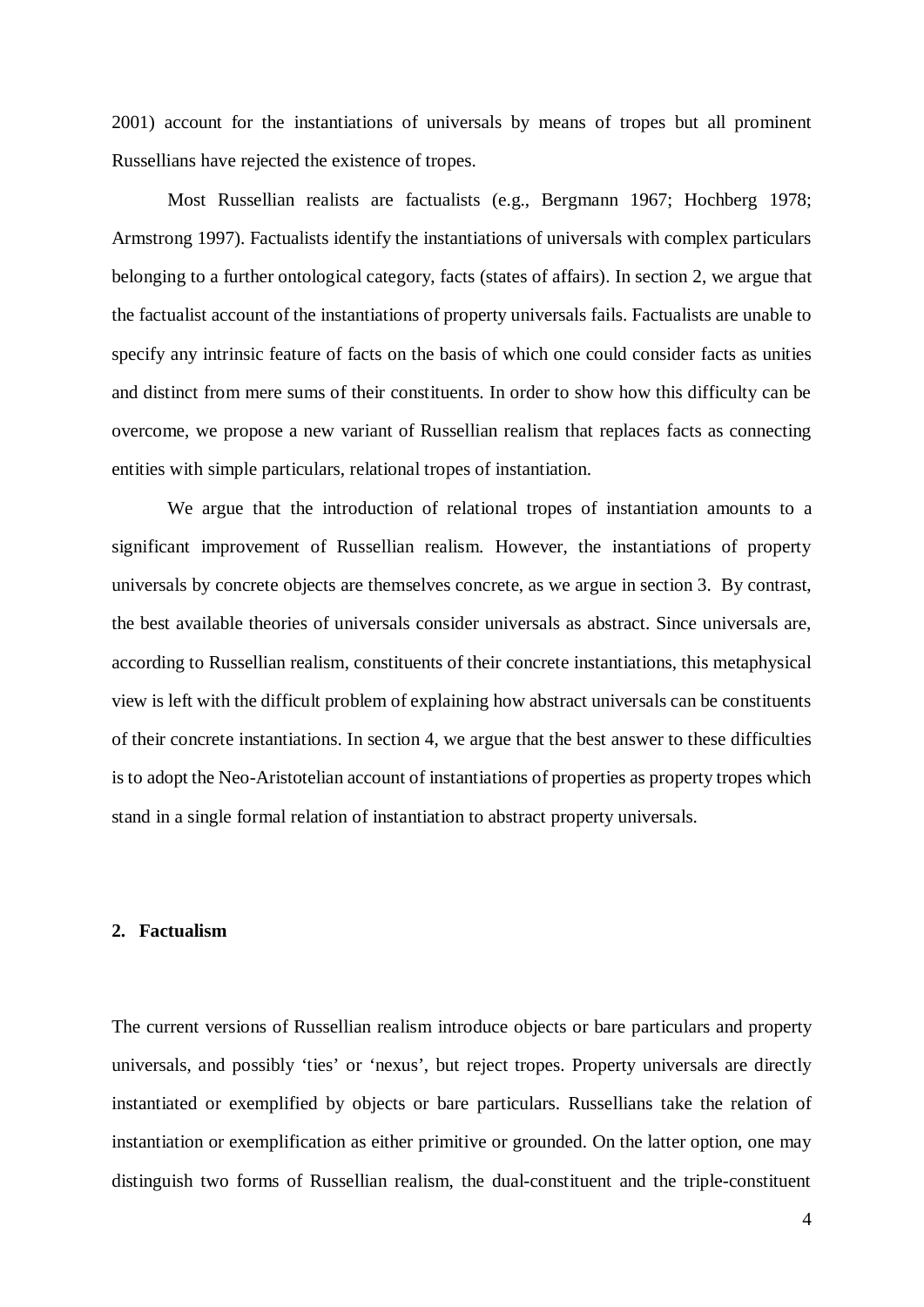view. The dual-constituent version explains instantiation by reference to the existence of an entity over and above objects and universals: a fact. Both facts and objects are concrete, but universals are considered either as abstract or concrete. It is sufficient here to focus on atomic facts that are considered as complex entities, which are constituted by object *a* and property universal  $F$  whenever  $a$  instantiates  $F$ <sup>6</sup>

To this scheme, Bergmann (1967, 11, 14, 22-23, 44-45), Hochberg (1978, 339) and J.P. Moreland (2001, ch.5) add another universal, the fundamental tie or nexus of exemplification.<sup>7</sup> Its theoretical role is to connect a bare particular and a universal property in a fact. On this triple-constituent factualism, the entity instantiating the property is thus a bare particular, a bare individuator, not an ordinary object. Bergmann, Hochberg and Moreland think that ordinary objects are complex facts constituted by the instantiations of monadic properties by a bare particular. An atomic fact consists in a bare particular instantiating a monadic property universal. On this view, both ordinary objects and their constituent atomic facts are particulars.

The proposed versions of Russellian realism are partly motivated by solving a version of the problem generally known as Bradley's relation regress (cf. Bradley 1897, 18). Assume that object *a* has a property *F* contingently, which means that *a* and *F* (and tie *E*) can exist without being connected to each other (*a* could be not-*F*). From this, it seems to follow that there has to be an ontological ground for *a* instantiating *F*; the mere co-existence of *a* and *F* is not sufficient for *a* instantiating *F*. This ground is that *a* and *F* (and *E*) are connected by a third entity: the relation of first-order instantiation that connects *a* and *F* (and *E*). But now we face another call for explanation: what is the ontological ground for the fact that *a* and *F* (and *E*) are connected by the relation of first-order instantiation? In order to account for that, we must introduce a three-place (four-place) instantiation relation to connect instantiation and the

<sup>&</sup>lt;sup>6</sup> The dual-constituent view is a modification of but not identical to Armstrong's ontology in 1997. If universals are abstract in the the dual-constituent view, one major difference is that Armstrong says that all universals are "far from removed from spacetime", which suggests that they are concrete (part of the space-time system) (Armstrong 1997, 40). By contrast, an advocate of weak immanent realism explicitly assumes that they are abstract. On both views, particulars, properties and relations must be constituents of some (but not any particular) fact (or, state of affairs) but facts are complex entities having exactly these constituents. Note that Armstrong's (2004) partial identity view of instantiation, which he rejected later, does not introduce facts in this sense. We do not discuss it since Armstrong himself abandoned it.

 $<sup>7</sup>$  Hochberg (2009, 103) changes his earlier view and replaces the nexus with compresence.</sup>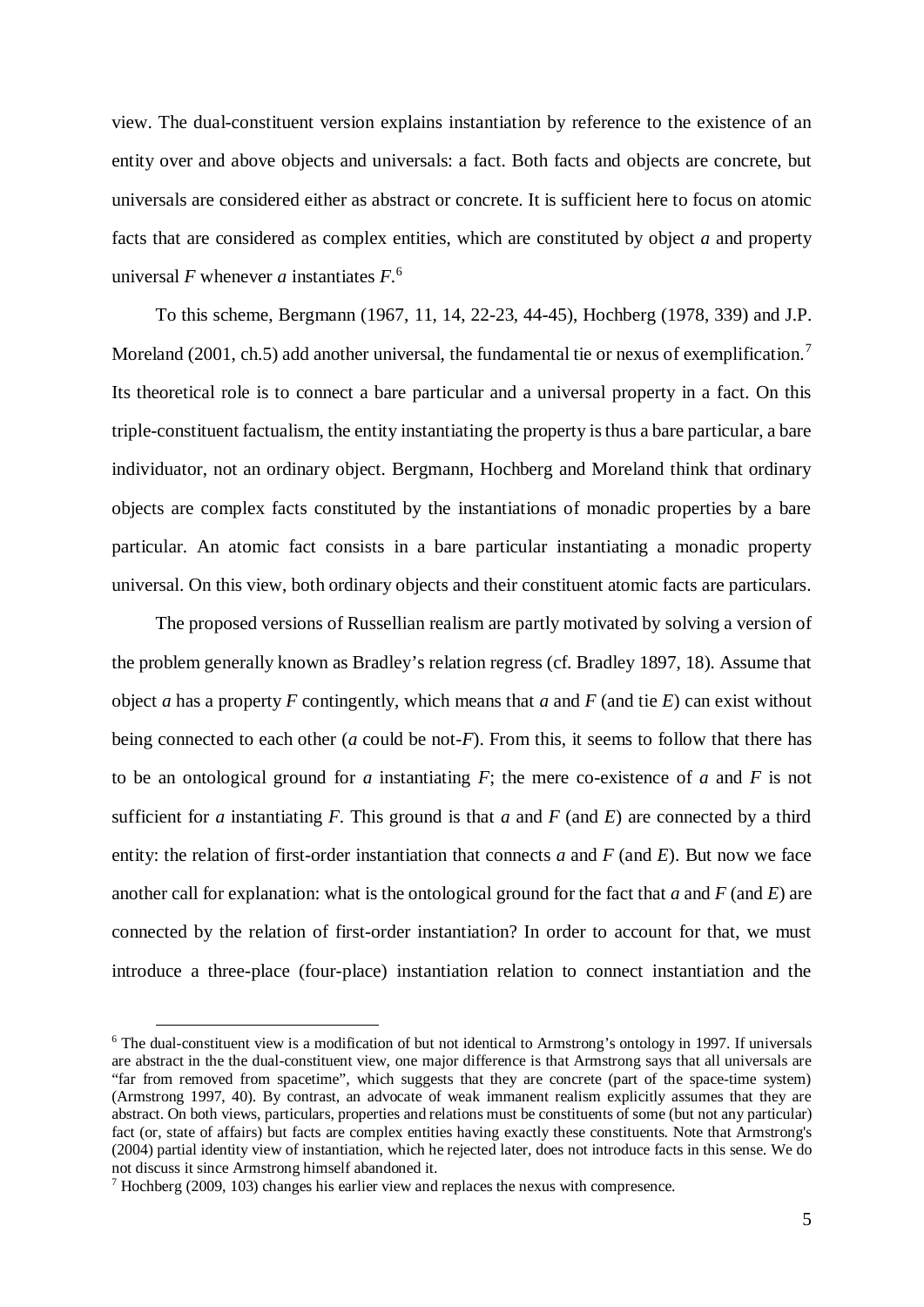entities it relates, namely, *a* and *F* (and *E*), and so on. Thus, in order to give an ontological ground for one instantiation, we must postulate an infinite number of instantiation relations (Armstrong 1997, sec. 8.12). This infinite regress is vicious since at no point do we reach an explanatory closure. Hence, we have not shown that it is *possible* that *a* and *F* (and *E*) are connected by the relation of instantiation.

Facts are entities designed to block Bradley's regress (cf., e.g., Bergmann 1967, 6-12; Armstrong 1997, sec. 8.12; Hochberg 1978, 336-340). The main idea is that the existence of a fact suffices to stop the regress before it gets started. The instantiation of *F* by object or bare particular *a* amounts to the existence of the fact that *Fa*, which is a complex, third entity having these two constituents (e.g. Armstrong 1997, 20, 28-9). *F* is instantiated by *a because* the fact *Fa* exists (Ibid.). In Bergmann's, and Hochberg's earlier, triple-constituent view, the tie of exemplification is a connector that can connect without itself being connected. Tie *E* connects *a* and *F* without launching Bradley's regress because its connecting *a* and *F* amounts to the existence of the fact that *E ties a and F*. Both the dual-constituent and triple-constituent view are supposed to avoid Bradley's regress, since there is no need for a fourth or fifth entity (e.g., the relation of instantiation) that would ground instantiation. So factualism appears to be a promising way to avoid Bradley's regress. It seems that facts are, indeed, possible entities.

Still, the factualist's putative answer to Bradley's regress has been heavily criticized (Betti 2014, Dodd 1999, 155; MacBride 2011, 172; Maurin 2010, 2012; Vallicella 2002; Wieland & Betti 2008). We will not repeat all these criticisms. Instead, we will concentrate on two problems pertaining to facts: the first is the unity-in-complexity problem, to explain why facts can be considered to form a unity. Why are they unities in contradistinction to aggregates of their constituents, which are pluralities? The second problem concerns the alleged category distinction between facts and other complex entities. What is the ontological ground of this category distinction? We will argue that as these problems do not have any clear solution, it is better to postulate *simple particulars*, the relational tropes of instantiation.

A fact is rigidly existentially dependent on its constituents since it could not exist without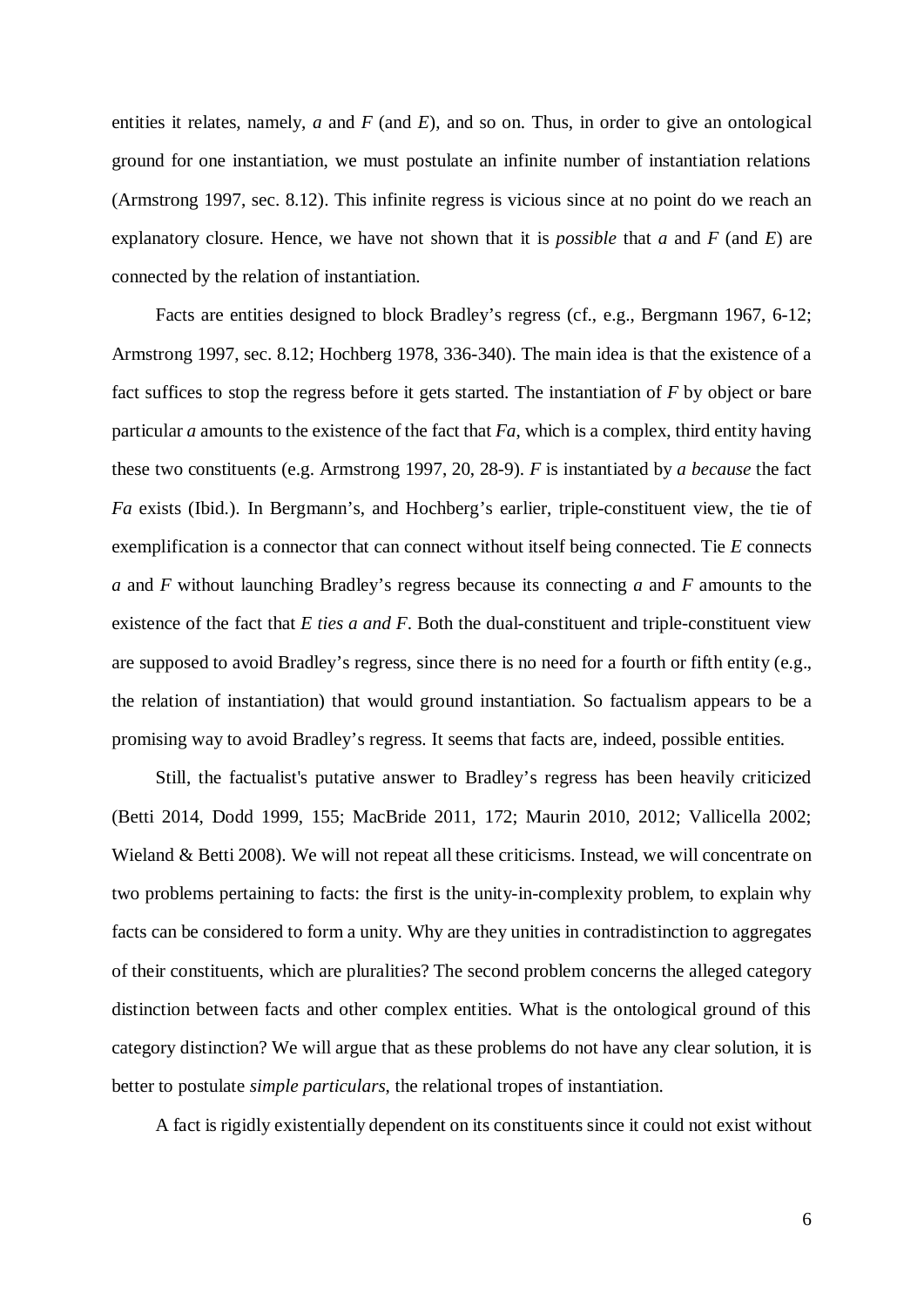precisely those entities that are its constituents.<sup>8</sup> By contrast, the existence of the fact is contingent relative to the existence of its constituents; the constituents do not depend rigidly for their existence on each other or the fact. So the constituents cannot account for the possibility or actuality of their being connected by the fact. The only entity in factualism that can do this ontological work is the fact itself, which is exactly what the factualists suppose it to do. According to factualism, when a fact exists, its constituents are, indeed, connected by the fact (on the dual-constituent view,  $a$  does instantiate  $F$ ) and the fact is a connecting entity that is an "addition of being" in comparison to its constituents.

Thus, fact *Fa* is stipulated to exist whenever *a* instantiates *F*. It is a complex entity whose exact function is to connect *a* and *F*, that is, to explain the instantiation of the property *F* by the particular *a*. In this sense, facts are an *ad hoc* postulation – the primary reason to introduce facts is to account for the instantiations of Russellian universals by particulars and stop Bradley's regress.<sup>9</sup> Since a similar complaint might be directed against the entities postulated in rival ontological category systems, this is perhaps not a fatal objection to factualism. However, our aim is to show that facts are a non-transparent *ad hoc* postulation.

According to factualism, facts not only connect their constituents (ground instantiation). They are also complex unities, single entities that have existing non-identical constituents (e.g. Armstrong 1997, 122; Hochberg 2009, 107). Accordingly, as Maurin argues, factualists face not only the problem of Bradley's regress but also the unity-in-complexity problem (2012, 801-  $2).^{10}$ 

<sup>&</sup>lt;sup>8</sup> Cf. Simons (1987, 294-300) for the notions of rigid and generic dependence.

<sup>9</sup> One might claim that facts have independent *semantic functions*. First, facts are often claimed to be introduced as truthmakers of the true atomic truth-bearers (e.g., propositions) (cf. Armstrong 1997, ch.8). Second, one might suggest that true truth-bearers are in a correspondence relation to facts as certain correspondence theories of truth seem to maintain, cf. David 2013. However, unless we assume a close parallel between the structure of truthbearers and the structure of reality, neither of these functions can be considered as independent reasons to introduce facts. Rather, they are by-products of the alleged function to explain instantiations of Russellian universals.

<sup>&</sup>lt;sup>10</sup> Vallicella (2002, 18ff.) also takes up a version of the unity problem with regard to facts and argues for the conclusion that facts as unities cannot exist independently of "external unifiers": factors external to facts which unify them. Nevertheless, he accepts two theses to which we will not subscribe. First, claiming that facts have certain constituents contradicts the contention that they are entities additional to the plurality of their constituents. Second, we contest the claim that Armstrong's truthmaker argument gives us strong reasons to maintain that there are facts as entities dependent on external unifiers. For one, we will argue that factualist claims are implausible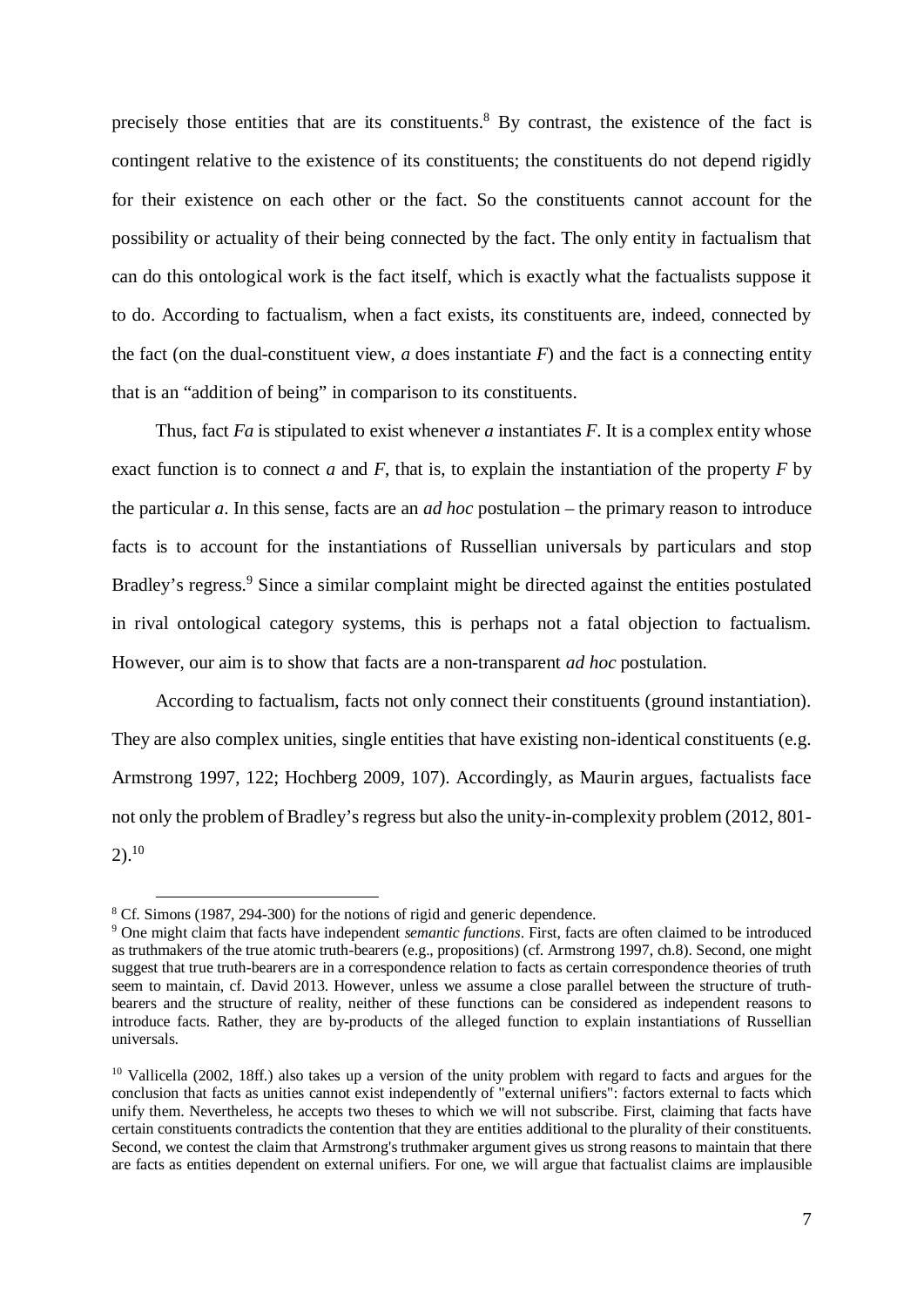In order to see if factualists can answer the unity-in-complexity problem, let us *not* suppose, for the sake of the argument, that facts are actual and hence possible as complex unities. But let us suppose that their constituents on the dual-constituent view are actual: there are objects and property universals (this is also true on the factualist assumption that there are facts). From this supposition, it follows that there are also aggregates (or pluralities) of objects and property universals such as the plurality of *a* and *F*. As pluralities, these aggregates are not unities: they are not single entities over and above their members. If *a* and *F* exist, there need not be a third entity, namely, sum  $a + F$ , which would be an individual and hence a unity.

By contrast, according to factualism, when there is the fact *Fa*, there is a third entity in addition to *a* and *F*. If we assume both the existence of sum  $a + F$  and fact *Fa*, as Armstrong (1997, ch.8) does, there are two distinct entities having exactly the same essential constituents. While sum  $a + F$  is also identical with the aggregate of its constituents, fact *Fa* is not.<sup>11</sup> More generally, then, facts are categorially distinct from the sums of their constituents. By the same token, they are assumed to have a stronger unity than mere sums of their constituents – facts are assumed to connect their constituents in an instantiation of a universal by a particular. Hence, the factualist faces two difficult questions: first, why is it possible that facts are such distinct unities? What is the further factor besides the existence of the constituents that makes facts distinct unities? Second, what is the ontological ground of the categorial distinction between facts and aggregates of their constituents?

One proposed answer to the second question is to stipulate that this category distinction is a brute fact and that there cannot be any ontological explanation for it (cf. Hochberg 1978, 338). But if the *distinctness* is a brute fact, fact *Fa* is entirely distinct from plurality *F, a* or sum  $a + F$ . The fact and the sum are assumed to have exactly the same constituents; yet they are

<sup>(</sup>conductive to non-transparent primitives and new serious problems) but not manifestly contradictory; for two, in order to account for the instantiations of properties, one *need not* postulate facts.

<sup>&</sup>lt;sup>11</sup> The claim that *some* aggregate of entities is identical with the entity the plurality composes is, of course, contestable and requires generalization of the notion of identity to hybrid cases, namely, to identities between aggregates of distinct individuals and individuals (cf. Noonan & Curtis 2014: sec. 7). A weaker, and less contestable, claim would be that (at least in some cases) a plurality of certain entities composes a further entity, their mereological sum, and that the composition relation is analogous to the identity relation. Here, it suffices to point out that, unlike complex concrete particulars, facts are not identical with the mereological sums of their constituents.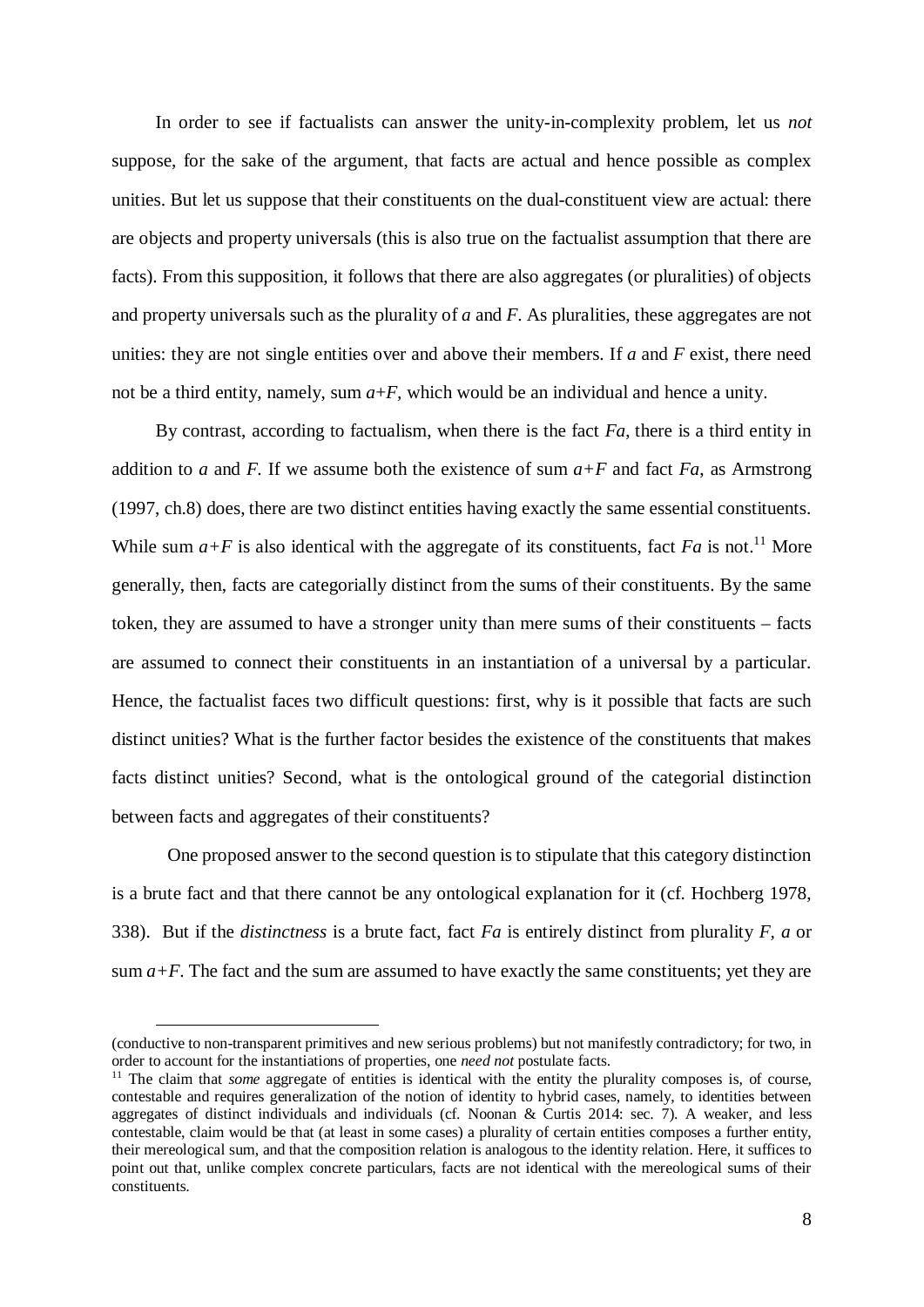supposed to be entirely distinct entities that belong to distinct categories. Nevertheless, we cannot just stipulate that certain complexes are "facts", which beyond this are indistinguishable from complexes called "mereological sums". Unless this category distinction is based on some intrinsic factor in the entities introduced, we cannot bring any clarity to our ontological category system. Unless we can account for the unity of facts as contrasted with sums, it is of no help to just call certain complexes facts and claim that there is a primitive category distinction.<sup>12</sup> Hence an adequate answer to the unity problem would lead to a successful elucidation of the categorial nature of facts as special kinds of complex entities.

As far as we know, the only proposed factualist attempt to elucidate the nature of facts as special kinds of complexes is in terms of "non-mereological mode of composition" (Armstrong 1997, 118ff). The idea is that the non-mereological mode of composition distinguishes facts as unities from the aggregates or, alternatively, the mereological sums of their constituents. The composition of facts is "non-mereological" because it does not obey the laws of classical extensional mereology. The crucial differences between facts and the "mereologically" constituted entities such as sums are, first, that two distinct facts may well be constituted by exactly the same constituents (mereological extensionality fails), and second, that the possible constituents of a fact may well fail to constitute a fact (the composition of facts is restricted).<sup>13</sup>

The whole idea of "non-mereological composition" rests on a negative characterisation of the composition of facts. As such, the talk about non-mereological composition specifies the mereological principles which do *not* hold in the case of facts but does not spell out why facts are distinct from mereological sums. Compare Armstrong's doctrine of non-mereological composition with the non-mereological conditions introduced for the parts of a complex object

<sup>&</sup>lt;sup>12</sup> Maurin (2012, 801-2) makes the controversial claim that categorial differences in more than one-category ontologies are brute and not explicable in terms of something else. However, she does observe that when two entities are "intimately related", e.g., by having the same essential constituents, as in the case of facts and mereological sums, their categorial difference cannot be brute.

<sup>&</sup>lt;sup>13</sup> Bergmann (1967, 9) does not accept the existence of mereological sums; according to him, "[a] collection of entities is as such itself not an entity". According to Bergmann, all complex entities are facts, which are built from simples by means of the tie(s) of exemplification.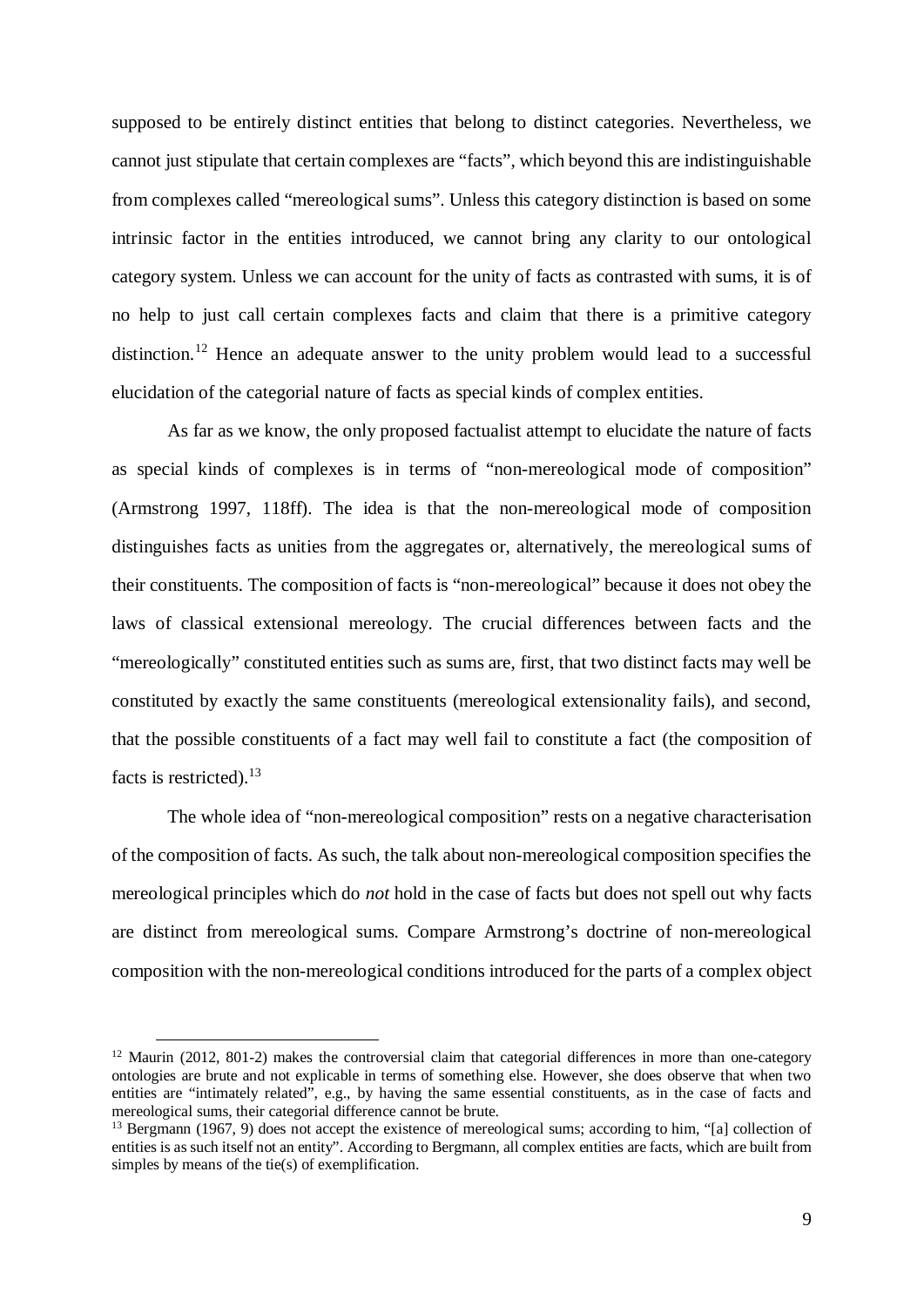to spell out when they satisfy the conditions of a restricted composition.<sup>14</sup> In both cases, the composition is restricted and hence "non-mereological". However, the metaphysicians discussing restricted composition of objects attempt to explain when composition can take place by recourse to some further facts. By contrast, for Armstrong, the occurrence of every instance of non-mereological composition is a brute fact which cannot be elucidated in terms of something else. It cannot be non-circularly explained in terms of a particular instantiating a universal. Facts and their "non-mereological composition" are supposed to account for the instantiations of universals but not *vice versa*. <sup>15</sup> Hence, the existence of every new fact and the categorial distinction between mereological sums and facts is a brute fact.

Mereological sums are the best candidates for entities partially identical with their constituents.<sup>16</sup> Since two distinct atomic facts can have exactly the same constituents, it does not make sense to speak about partial identity of facts with their constituents having the full identity as its limiting case. Hence, we cannot account for the co-location of a fact with its constituents or the rigid dependence of a fact on its constituents by means of partial identity. So, we should ask: is it reasonable to consider facts as complex entities at all, i.e., constituted by their alleged constituents?

Consider the following alternative. Instead of facts, the Russellian realist postulates relational tropes of instantiation accounting for each specific instantiation of a universal by a particular. Like facts, the relational tropes of instantiation would be particulars. More specifically, they would be tropes, the assumption of which would violate the claim that all properties and relations are universals. However, relational tropes of instantiation would be introduced for exactly the same ontological work as facts. They would account for the instantiations of universals by particulars. An instantiation trope would be relata specific in the

<sup>&</sup>lt;sup>14</sup> Cf. van Inwagen (1990) and the resulting philosophical discussion of the different answers to van Inwagen's Special Composition Question.

<sup>&</sup>lt;sup>15</sup> Officially, Armstrong (1997, ch. 8) introduces facts (in his terms, states of affairs) to act as truthmakers of contingent propositions. However, their main ontological function is to account for the instantiation of Russellian universals by particulars. Moreover, the existence of every fact is a brute fact, i.e., not explainable in terms of something else.

<sup>&</sup>lt;sup>16</sup> According to Armstrong (1997, 17-18), the constitution of complex particulars obeys the principles of classical extensional mereology and we can speak of the partial identity of complex particulars with their parts having identity (i.e., the sameness of parts) as its limiting case.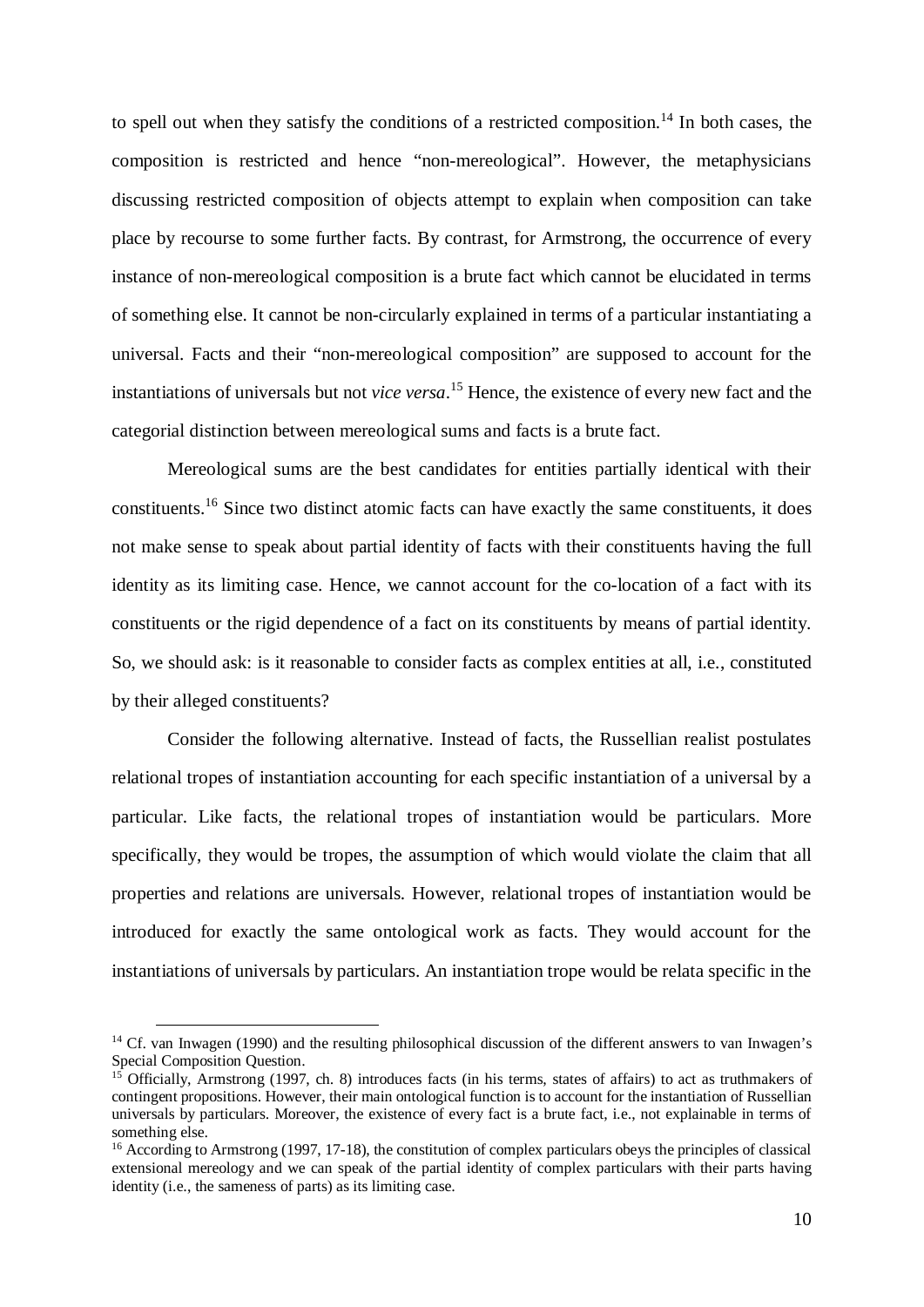following sense: its nature is to connect *a* and *F* by way of instantiation, its existence entails that it is rigidly dependent on *a* and *F* and it relationally inheres in them. Therefore the existence of instantiation trope *i* entails that a certain universal *F* is instantiated by a certain particular *a*. Nevertheless, relational tropes of instantiation would not have the further unexplainable features of facts such as their own special kind of composition and unity. As primitive entities, the relational tropes of instantiation do not have any kind of constituents. They are simple individuals and hence unities.

Considering facts as complex entities seems not to bring any ontological explanatory benefits for the Russellian realist. Or, to be more cautious, the (alleged) benefits related to the semantic correspondence intuition are overweighed by the deeply non-transparent nature of fact composition. On the other hand, considering "facts" as primitive connecting entities means the rejection of facts as complex entities. It amounts to the introduction of the relational tropes of instantiation described in the previous paragraph.

Consequently, our conclusion is that factualists have not been able to show that facts are possible, not to speak of their actuality. It would not do to insist that it is a starting point of factualism that there are facts as unities, constituted and connecting entities. This would put the cart before the horse. Rather, the Russellian realist can replace facts with relational tropes of instantiation. Rigid dependence and relational inherence would remain primitive but codified in the nature of a relational trope. After this simple move, the Russellian realist need not introduce such further primitives as "the non-mereological fact composition" and "fact existence". Since the resulting position introduces fewer different kinds of formal ontological relations than factualism without significant losses in explanatory benefits, the Russellian realist has strong reasons to adopt it.<sup>17</sup>

<sup>&</sup>lt;sup>17</sup> Formal ontological relations characterise the general relations an entity bears as a member of an ontological category to distinct entities (of the same or other categories). For instance, they spell out how an entity can exist as a constituent of the world (existential dependencies) and how it exists as a constituent of the world (mereological relations). They are not further entities but rather constitute an important part of the description of the entities in a category system. For further discussion of formal ontological relations, see Smith & Mulligan (1983), Lowe (2006, ch. 3), Correia & Keller (2004) and the other articles in the same issue of *Dialectica*.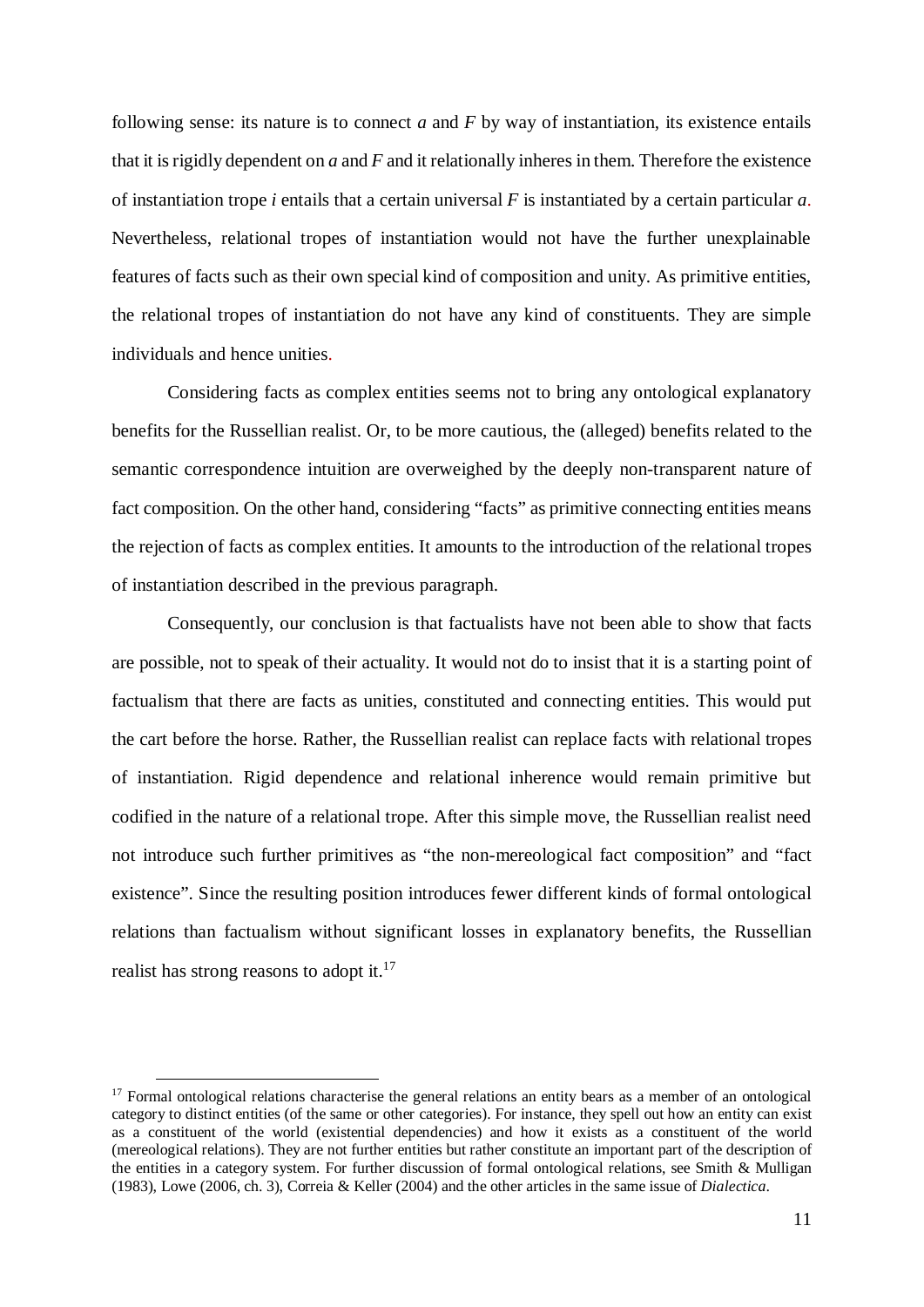## **3. The Location Problem**

 $\overline{a}$ 

After having argued that the Russellian realist should reject facts, let us take stock. The version of Russellian realism suggested in the previous section is a *thing ontology*: the instantiations of universals are complex things closed under rigid dependence<sup>18</sup>, constituted by an n-adic universal, n+1-adic relational trope of instantiation and n objects. Unlike facts, the instantiations are mereological sums of their constituents.

It is a widely known fact that *relation universals* or similar entities are not well suited to stop Bradley's relation regress as construed in contemporary discussions.<sup>19</sup> The main reason for this is that relation universals are not *relata specific*: their existence does not entail that they connect (or relate) their specific relata.<sup>20</sup> By contrast, the relata-specific relational tropes seem to stop the regress because we need not postulate any further relations to account for instantiations. Although we are not fully convinced of the relata-specific solution in its present form, it is clearly preferable to the factualist solution for the reasons spelled out in the previous section. One need not be a trope theorist to make use of this solution; the Russellian realist can make use of it as well. $^{21}$ 

 On the relational-trope version, instantiations are particulars. This leaves two further options: either they are concrete or abstract, that is, either localised or not localised in spacetime. The best empirical examples of monadic property universals are physical quantities (such as masses, electric charges and spin quantum numbers), which bestow causal powers on their

<sup>&</sup>lt;sup>18</sup> Dependence closures with respect to rigid dependence are groups of entities whose rigid dependencies are satisfied inside the group. Arguably, they form rigidly independent existents, cf. Simons 1987, 322.

<sup>&</sup>lt;sup>19</sup> Because of being universals and not being relata-specific, the fundamental ties of exemplification cannot stop the regress either (cf. Bergmann 1967, 9ff.)

<sup>&</sup>lt;sup>20</sup> After introducing the notion, Wieland & Betti (2008, 519) speculate about the possibility of considering universals as relata specific. Nevertheless, this would involve complications, which would be difficult to deal with such as the claim that necessarily, if a certain definite relation universal exists, certain definite objects exist and the universal relates these objects in different pairs (or triples, etc.) in a certain definite way.

 $^{21}$  Dodd (1999, 153ff) has suggested avoiding Bradley's regress by taking instantiations as primitive predications without reifying instantiation as an existing relation or relating entity. Whatever its exact merits (e.g., in terms of avoidance of facts and necessary connections), the suggested answer fails to deal with Bradley's relation regress. It does not ground contingent instantiations of properties and relations by means of the existence of the entities involved. But then, because of the dialectical context, one has to show why Bradley's regress is not a substantial problem. In other words, one should argue why it is not a problem that there are brute contingent connections in the world.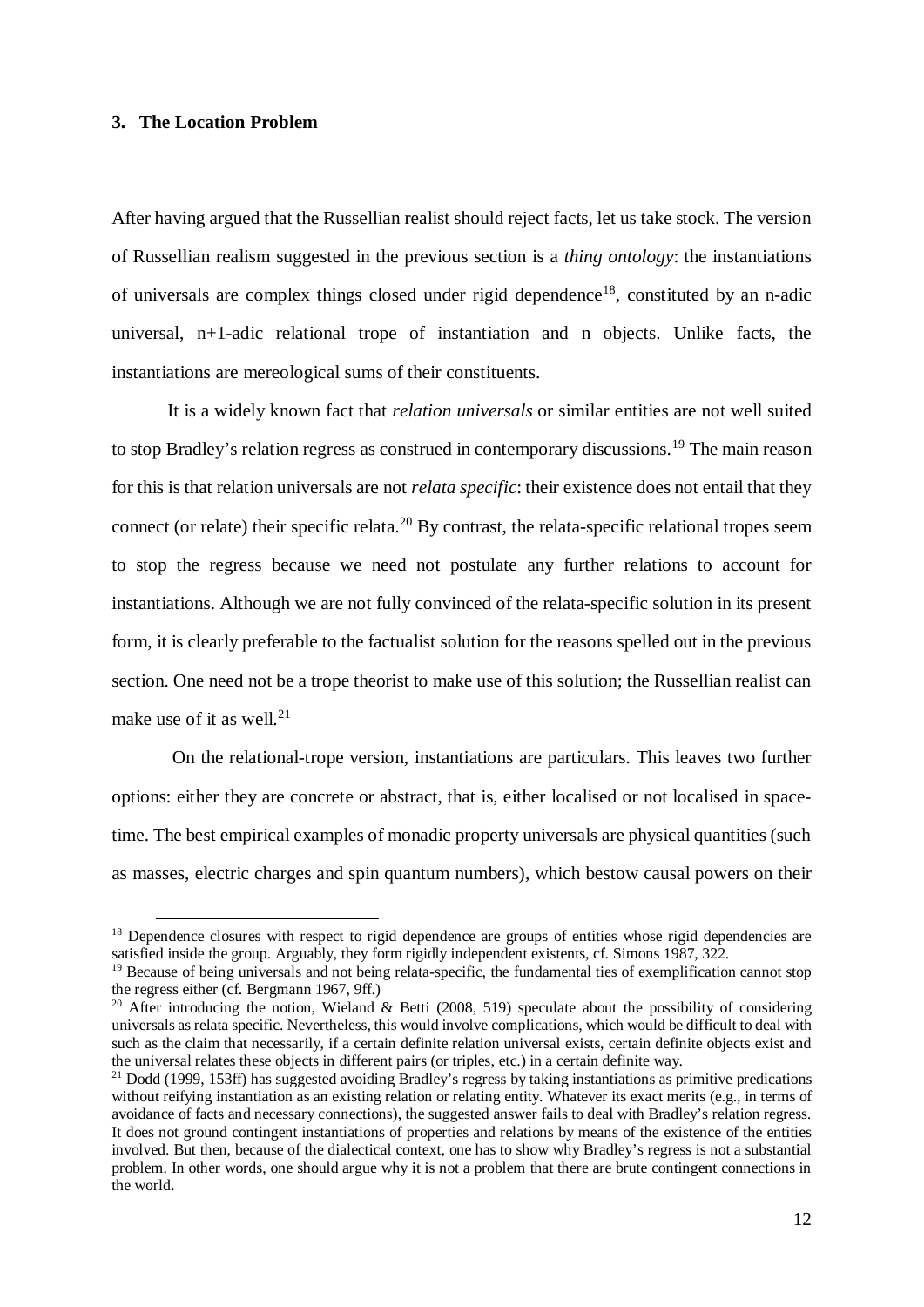instances (cf., e.g., Ellis 2001, 115). The fact that these causal powers act in certain spatiotemporal locations constitutes a strong reason to maintain that also the instantiations of universals have a definite spatio-temporal location (that is, are concrete). More generally, assuming that there are universals instantiated by concrete particulars, the instantiations of universals enter into causal connections and are observed in the locations of these particulars. Therefore, also the instantiations of universals seem to be concrete. Assuming that the instantiations of universals are abstract like such alleged entities as sets, propositions and numbers would leave one with the difficult question why the instantiations of universals can differ from these other abstract entities by having effects in the spatio-temporal locations of concrete entities.

Thus, if Russellian universals are abstract, there appear to be concrete entities, concrete instantiations of universals that have abstract universals as their constituents. This violates the *prima facie* plausible claim that all constituents of concrete entities are themselves concrete. It is, at least, contestable whether non-spatio-temporal (abstract) entities and spatio-temporal (concrete) entities can constitute entities localised in space-time.<sup>22</sup> This *location problem* is equally pressing for the factualist and the relational-trope versions of Russellian realism.

In attempt to answer the location problem, the Russellian realist might go on to maintain that, as parts of the space-time realm, all universals are concrete. Nevertheless, few metaphysicians have worked out this view in detail.<sup>23</sup> As we have argued elsewhere [SELF- $\overline{\phantom{a}}$ REFERENCE OMITTED], perhaps the most detailed defence of the view due to Cody Gilmore (2003) falls into the trap of Lowe's (1998, 156; 2006, 99) and Ehring's (2002) incoherence arguments against concrete universals. These arguments suffice to show that it is very difficult to make sense of the grounding of the locations of concrete universals. Hence, considering

 $22$  Parsons (2007, 205-6) defends the contention that hybrid entities constituted by abstract and concrete parts (if any) are exactly located in the locations of their concrete parts. He suspects that the intuition that such entities do not have exact location is based on "[a] temptation to treat objects not in space as if there were special place "not in space" in which those objects are spatially located". Be that as it may, it remains problematic whether such a hybrid entity can have a location determined as a function of the locations of its parts.

 $^{23}$ Armstrong (1989, 1997) appears to maintain that, as constituents of the space-time realm, at least all monadic universals are concrete. But he does not elucidate how their locations are grounded: are universals in the basic spatio-temporal relations? Or do they obtain their locations derivatively, as constituents of spatio-temporally located entities?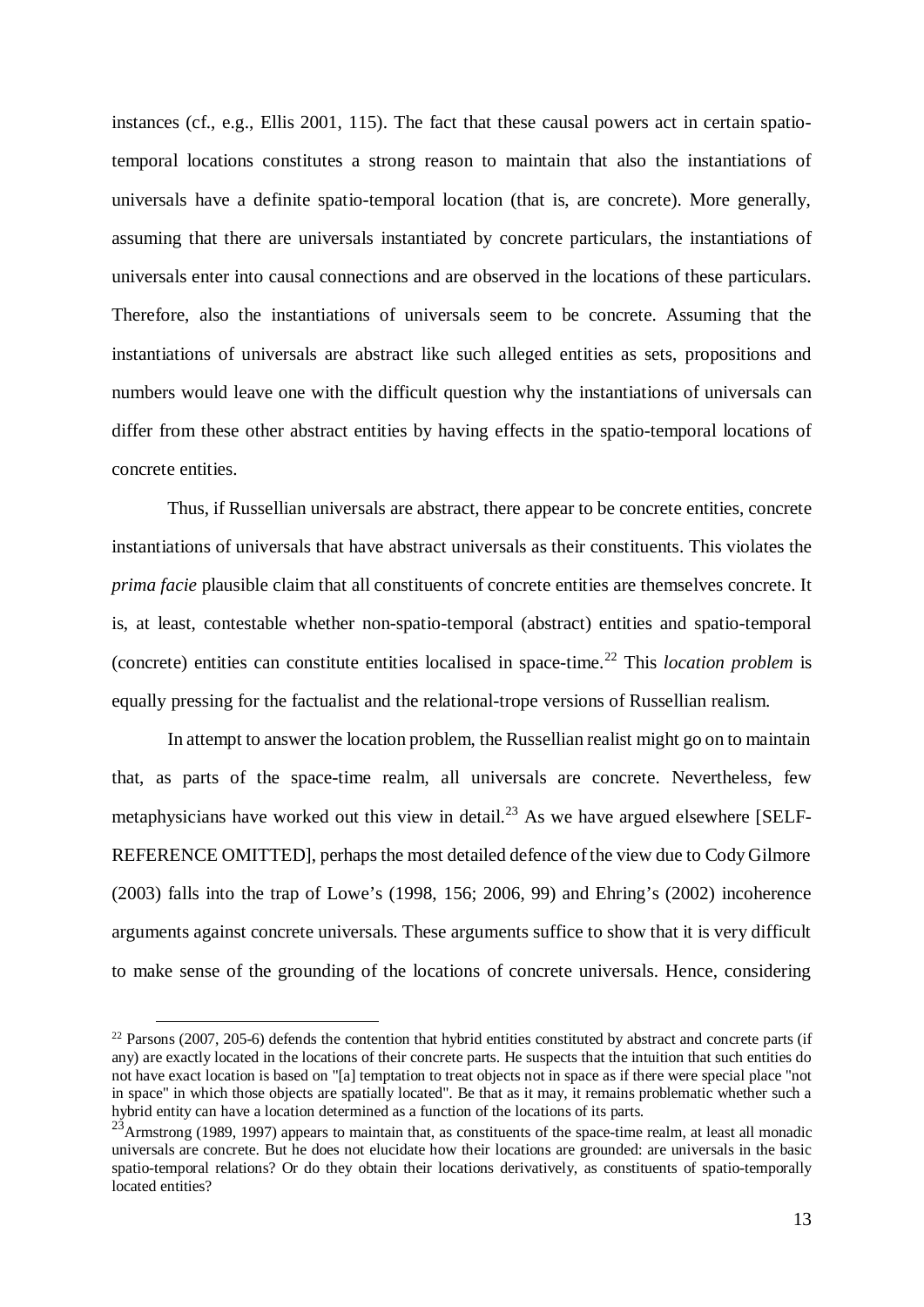universals as concrete does not seem to be a live option.

No Russellian realist has been able to tackle the location problem. The only currently available coherent view about the location of universals is that universals are abstract, that is, do not have any spatio-temporal location. Hence, the realist must reconsider the relation between universals and their instances. In what follows, we argue that, in order to improve on her position, the realist should adopt tropes and Neo-Aristotelian property universals. The resulting view would cease to be a form of Russellian realism and would look very much like Neo-Aristotelian realism about properties.

# **4. Neo-Aristotelian Abstract Universals**

 $\overline{a}$ 

According to *Neo-Aristotelian Weak Immanent Realism*, all property universals are abstract, but have tropes as their instances. Instead of relational tropes, the Neo-Aristotelian introduces monadic property tropes to account for instantiations of monadic properties. Instantiation is a primitive formal ontological relation that connects abstract property universals and their concrete instances: property tropes instantiate abstract property universals.<sup>24</sup> By contrast, "instantiation" familiar from the Russellian context, i.e., individual objects instantiating property universals ("exemplification" in Lowe's terms), is analysed by means of two formal ontological relations, tropes instantiating property universals and tropes characterising objects (Lowe 2006, 40). The contingency of property exemplification is explained in terms of the contingency of the existence of tropes relative to the existence of the objects they characterise. As individual accidents, tropes are rigidly dependent on objects they characterise but the converse need not hold (Lowe 2006, 205 ff.).

Lowe's Neo-Aristotelian realism provides us with a more tenable account of the relationship between abstract universals and their concrete instantiations than Russellian

 $^{24}$  Here, in characterising instantiation as a formal ontological relation connecting property (and substantial kind) universals and their instances, we follow Lowe (2006, ch. 3). Although being less explicit in detail, Ellis's (2001) view of the relation between property tropes and their kinds can be characterised in similar manner.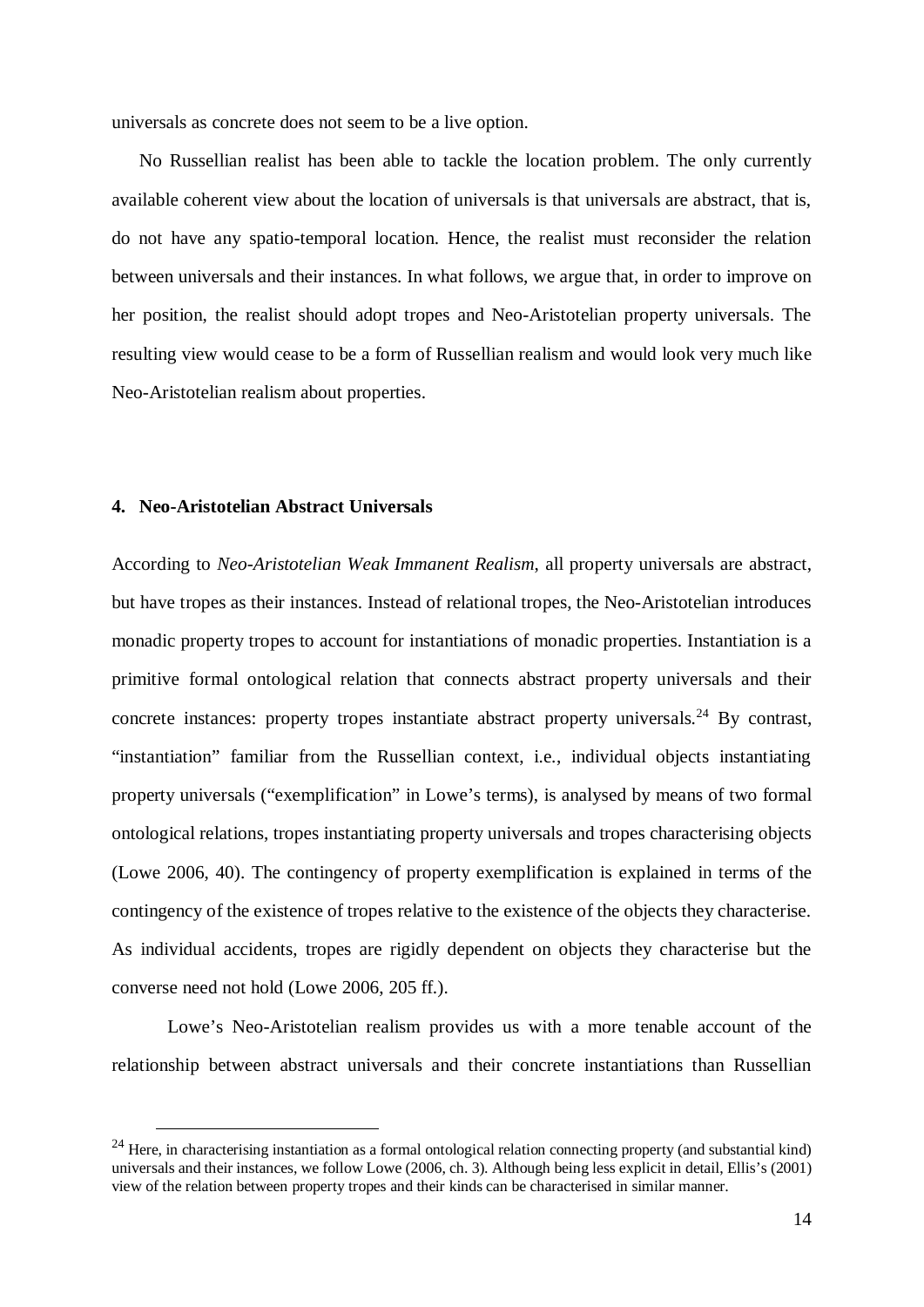realism. Instantiations (or, better, instances) of property universals are tropes. Universals must have instances in order to exist but they stand to their instances in exactly one primitive formal ontological relation: instantiation. Since instantiation is a primitive formal ontological relation, it holds necessarily given the existence of its relata. Since universals are not parts or constituents of their instances, the location problem does not arise.

Still, the Russellian might have two objections to Neo-Aristotelian realism. First, monadic property accidents bring with themselves suspicious rigid dependencies between property tropes and objects having these tropes. Are they not mysterious kinds of necessary connections between wholly distinct entities?<sup>25</sup> Second, according to Russellian realism, all properties are universals. By contrast, the Neo-Aristotelian introduces *both* property universals *and* tropes. Does this not mean ontological extravagance, commitment to unnecessary fundamental kinds of entities (cf. Armstrong 1978, 85-86)? Similarly, the Neo-Aristotelian introduces two different types of basic formal ontological relation (instantiation and characterisation) instead of just one (relational inherence). Does this not amount to a clear disadvantage in terms of ideological economy in comparison with the Russellian?

As regards the first objection, the Neo-Aristotelian postulates monadic property tropes in a formal relation of characterisation to objects. Property tropes with these formal features are introduced for certain ontological explanatory work, to account for the instantiations of universals. Rigid dependencies, which are entailed by this characterisation connection, get their justification from this explanatory work. As we argued in section 2, the Russellian realist should postulate relational tropes inhering in, and rigidly dependent on, two distinct entities. Relational inherence and multiple rigid dependence hold because the nature of the relational trope is to relate its specific relata in a specific manner (cf. Maurin 2002, 164 and Wieland & Betti, 2008). With regard to monadic property tropes, the Neo-Aristotelian realist makes a parallel claim that it is the nature of a monadic trope to be a property of a certain definite object. Hence, the Russellian realist does not have any advantage over the Neo-Aristotelian in avoiding

<sup>&</sup>lt;sup>25</sup> Cf. Armstrong's (1997, 116-117) criticism of "non-transferability" of the tropes C.B. Martin introduces. Since Martin's tropes are individual accidents of substances, the same criticism is probably supposed to apply to all individual accidents.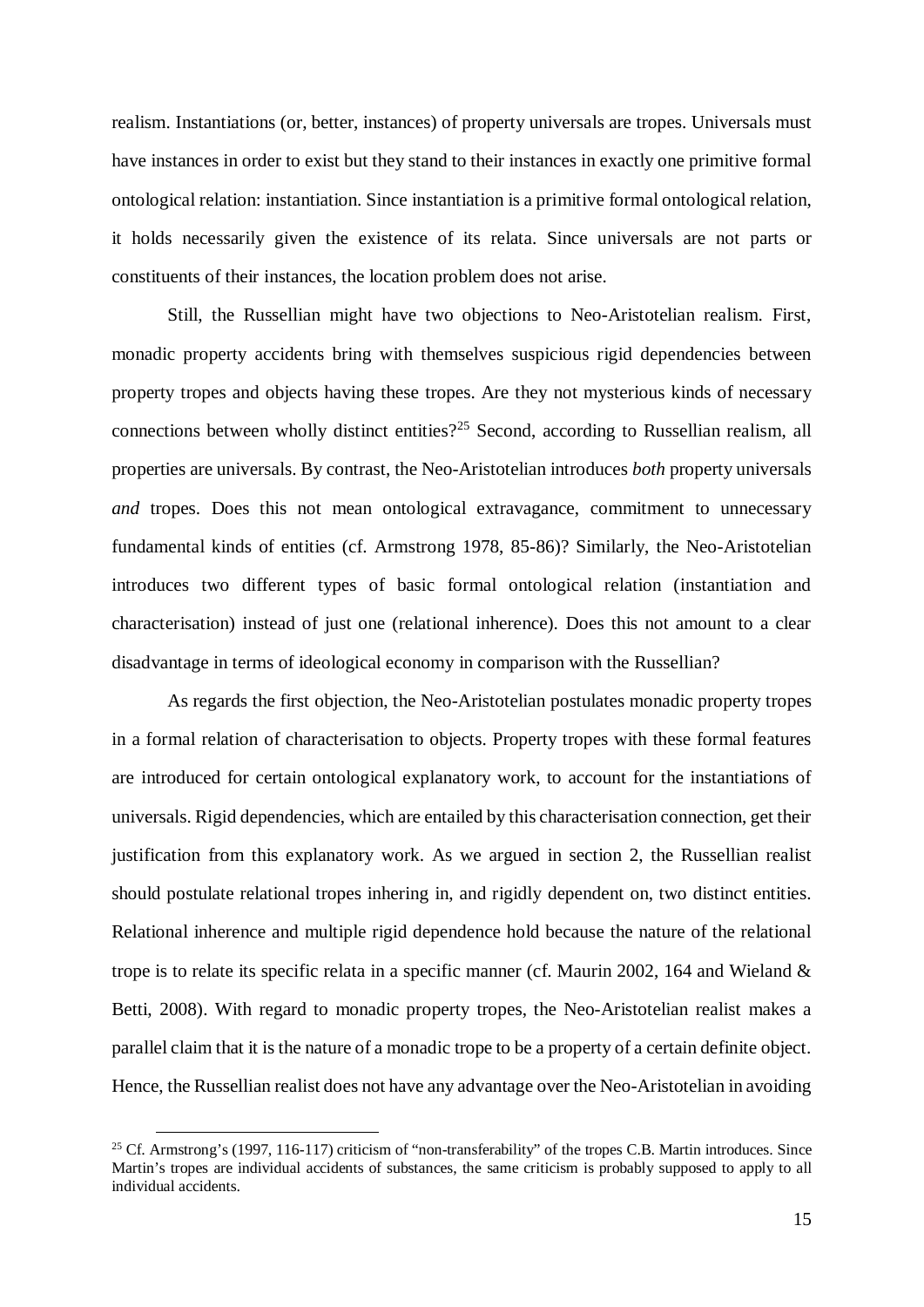necessary connections. Quite the contrary, instead of *monadic inherence*, she should invoke a more complicated formal relation of *relational inherence* for grounding instantiations of monadic universals.

The second objection does not fare well either. Assuming that the Russellian realist rejects facts, she needs to postulate basic entities that belong to three fundamental categories: objects, property universals and relational tropes. As complex things formed in accordance with certain ontological principles, relational complexes are entities of a derived category. In turn, the Neo-Aristotelian introduces objects, monadic tropes and property kind universals*.*  Thus, there is no difference in the number of fundamental categories introduced to account for the exemplifications of property universals.<sup>26</sup>

Things become trickier when we compare these rival schemes in terms of the different primitive formal ontological relations. The Neo-Aristotelian needs two different types of primitive formal ontological relation (characterisation and instantiation) to account for the exemplifications of property universals. By contrast, the Russellian realist seems to be able to manage with relational inherence, which binds the relational tropes of instantiation to their relata. Nevertheless, as we pointed out above, *relational inherence* is a more complicated sort of formal ontological relation than *monadic inherence* (or, characterisation): it is supposed to bind relational tropes to two distinct relata. Monadic inherence binds property tropes to their bearers, which are co-located with the former. By contrast, at least in the special case of relational tropes of instantiation, relational inherence connects entities belonging to distinct categories (property universals and objects) into a single complex entity. In light of the location problem, spelling out how this is possible is extremely difficult as argued in section 3.

Hence, considerations pertaining to the number of primitive formal ontological relations does not shift the balance in favour of Russellian realism. First, monadic inherence is less complicated than relational inherence. Second, by introducing the formal relation of instantiation, the Neo-Aristotelian avoids making abstract universals constituents of concrete

<sup>&</sup>lt;sup>26</sup> Contemporary Neo-Aristotelians do indeed postulate further fundamental categories for other explanatory purposes. An example is Lowe's (2006; 2013) substantial kind universals. Whether these further postulations are needed is a separate issue.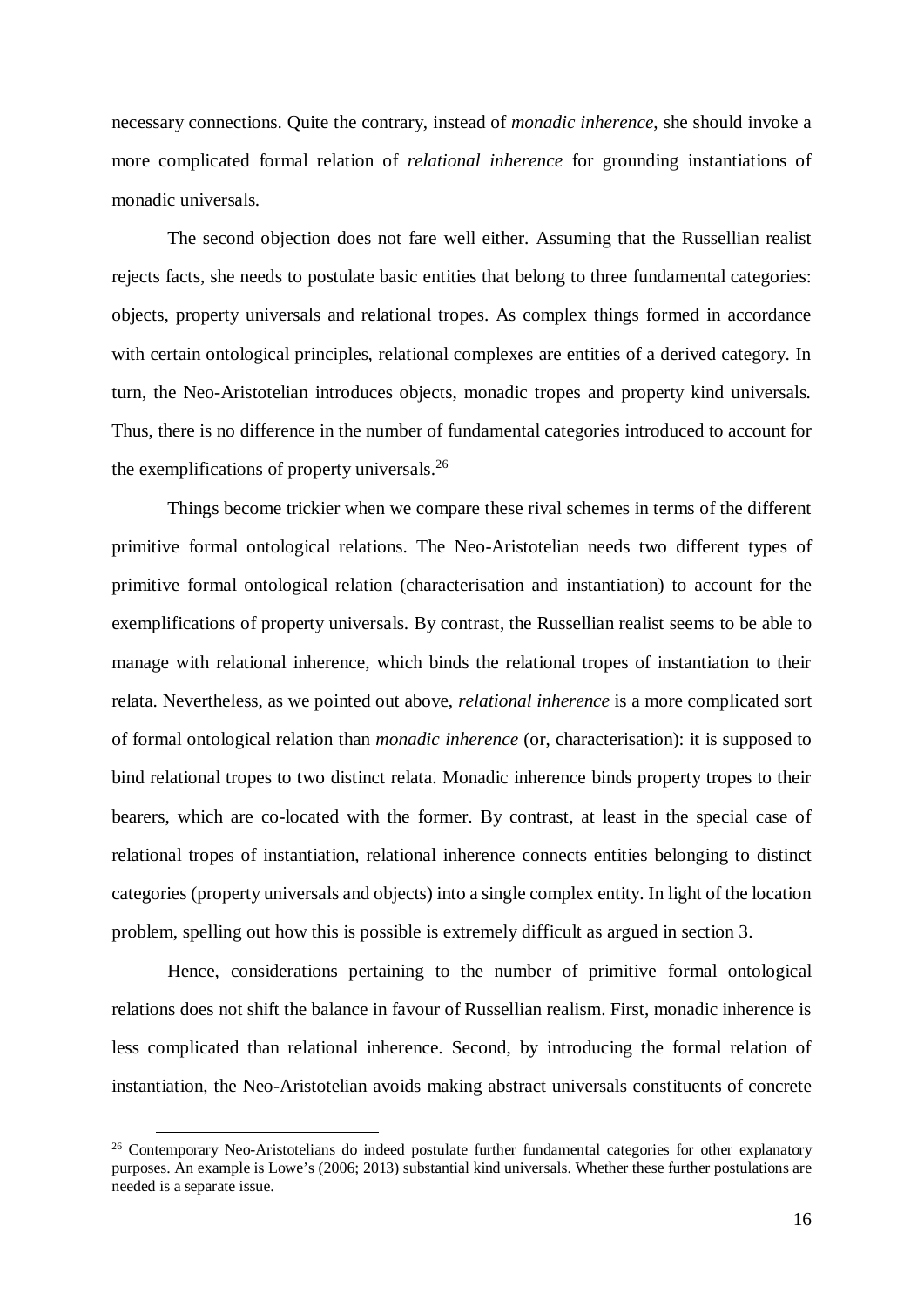entities.

### **5. Conclusion**

We have argued that all tenable forms of mainstream realism about universals need to introduce tropes in addition to property universals. More precisely, we have argued that Russellian realists need to assume tropes; ultimately, if they wish to retain realism, the best available option for them is to convert to Neo-Aristotelianism.

Facts have often been considered as the main contenders of property tropes. Most Russellian realists introduce facts to account for the instantiations of universals and to avoid Bradley's relation regress. In section 2, we argued that the suggested answer to Bradley's regress in terms of fact existence leads to two serious inter-related problems. The first is to give a satisfactory account of the category distinction between facts and the mereological sums of their constituents. The second is to answer the unity-in-complexity problem, to show that facts can be considered as existing single entities over and above aggregates of objects and property universals. We argued that factualists have not been able solve these problems as they have not managed to specify any intrinsic feature of facts that would account for their unity and the category distinction between facts and mereological sums.

However, the Russellian realist can replace facts with relational tropes of instantiation, which are primitive particulars accounting for the instantiations of universals. They share two crucial features with facts: they connect (or relate) certain definite entities (e.g., a certain monadic property and a certain particular) and are rigidly dependent on them. The resulting version of Russellian realism, described in section 3, makes Russellian property universals, objects and relational tropes of instantiation constituents of complex objects, relational complexes. While it avoids the difficulties pertaining to facts, the relational-trope version is still left with the location problem: how can property universals be abstract (as they are on any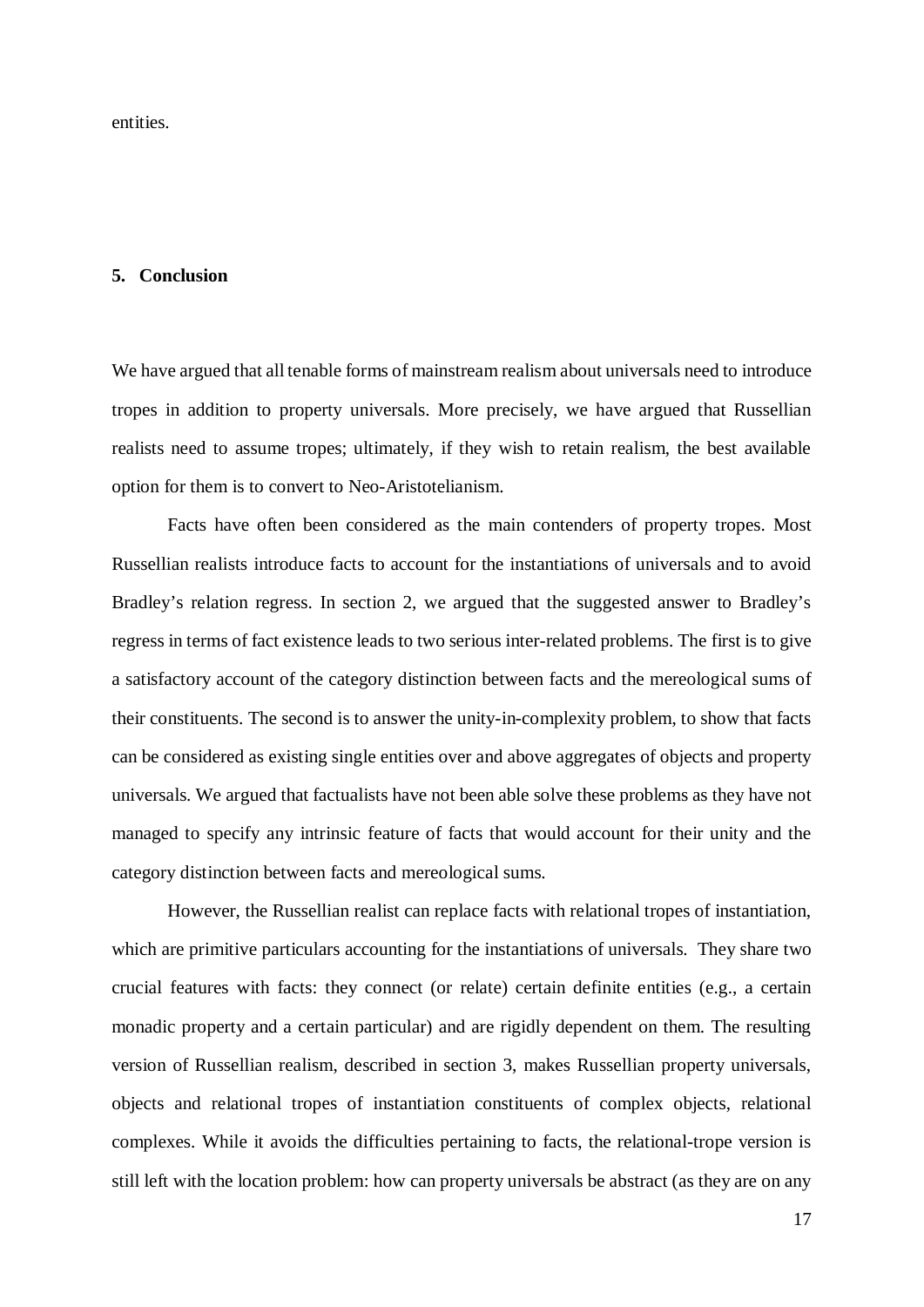plausible conception available), while their instantiations, i.e., relational complexes, are concrete.

We argued in section 4 that the realist about universals can best tackle the location problem by replacing Russellian property universals with monadic tropes that are instances of property kind universals. On this account, instantiation is considered a primitive formal ontological relation connecting abstract property universals and their concrete instances (tropes). As a consequence, the realist avoids the location problem because universals do not stand in any other formal relation to their instances. On the other hand, the formal relation of characterisation between monadic tropes and objects is less problematic than relational inherence, on which the Russellian must rely. Thus, in order to give a satisfactory account of the instantiations of properties, realists with respect to universals are strongly recommended to postulate tropes, and the best available view introduces monadic property tropes. Although the resulting position closely resembles the Neo-Aristotelian four- or six-category ontologies (Lowe 1998, 2006, 2009; Ellis 2001), the further primitive categories of the Neo-Aristotelian schemes (e.g., substantial kind universals, processes, dynamic kind universals) need an independent motivation.

## **6. References**

Armstrong, D.M. (1978): *Nominalism and Realism, Universals and Scientific Realism* vol.1, Cambridge, Cambridge University Press.

Armstrong, D.M. (1989): *Universals - an Opinionated Introduction*, Boulder, Westview Press. Armstrong, D.M. (1997): *The World States of Affairs*, Cambridge, Cambridge University Press. Armstrong, D.M. 2004: *Truth and Truthmakers,* Cambridge, Cambridge University Press. Bergmann, G. (1967): *Realism - a Critique of Brentano and Meinong*, Madison, The University of Wisconsin Press.

Berman, S. (2008): "Universals: Ways or Things", *Metaphysica* 9 (2), 219-234.

Betti, A. (2014): "Against Facts", manuscript.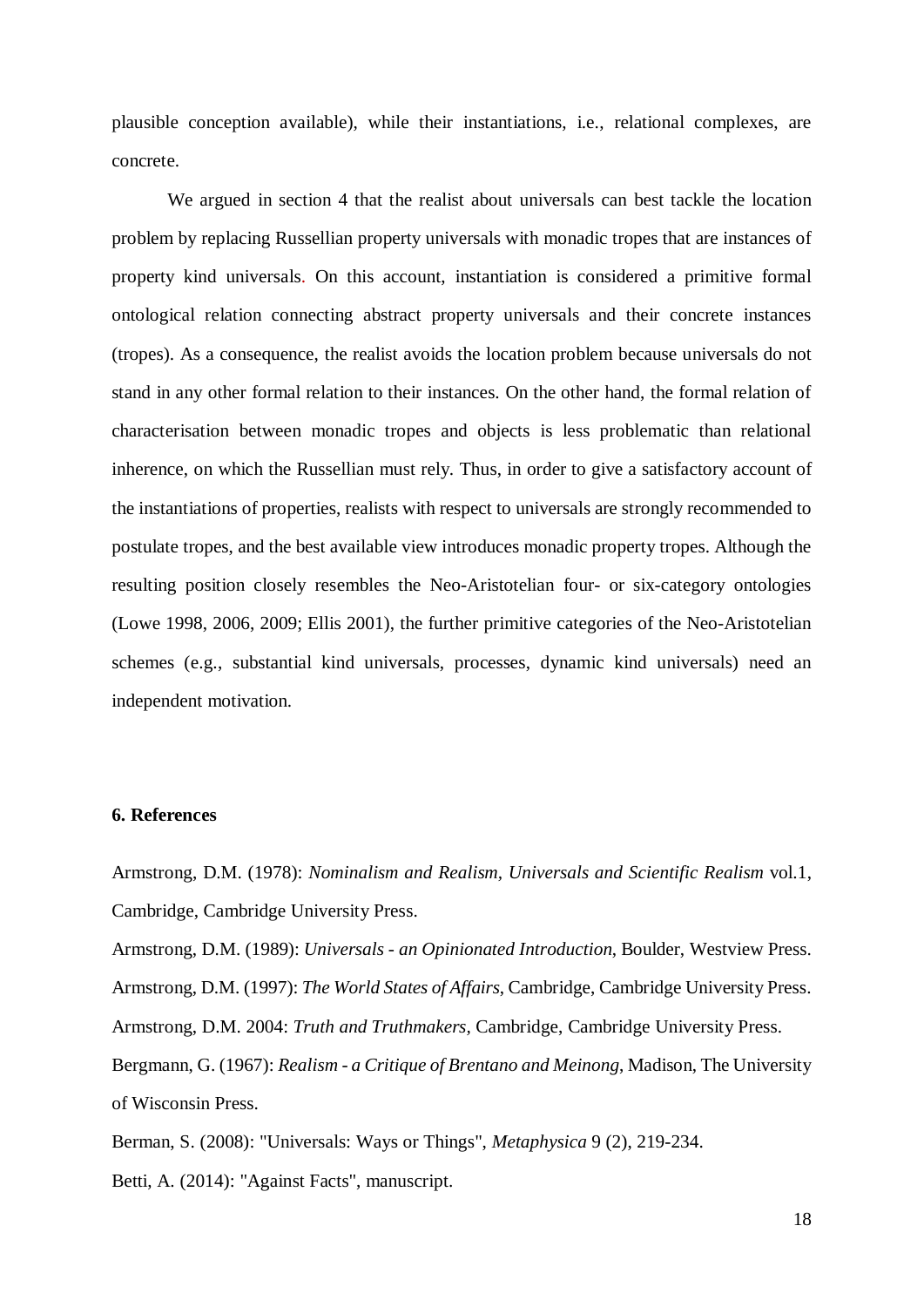Bonini, G (2009): "Space, time, concrete, abstract", in *Gustav Bergman - Phenomenological Realism and Dialectical Ontology*, ed. by B. Langlet and J-M. Monnoyer, Frankfurt: ontos verlag, 69-86.

Bradley, F.H. (1897): *Appearance and Reality* (second edition, first edition 1893). London, George Allen & Unwin.

Correia, F. & Keller, P. (2004): "Introduction", *Dialectica* 58(3), 275-278.

David, M. (2013): "The Correspondence Theory of Truth", *The Stanford Encyclopedia of* 

*Philosophy* (Fall 2013 Edition), Edward N. Zalta (ed.), URL =

<http://plato.stanford.edu/archives/fall2013/entries/truth-correspondence/

Dodd, J. (1999): "Farewell to States of Affairs", *Australasian Journal of Philosophy* 77 (2), 146-160.

Ehring, D. (2002): "Spatial Relations Between Universals", *Australasian Journal of Philosophy* 80(1), 17-23.

Ellis, B. (2001): *Scientific Essentialism*, Cambridge, Cambridge University Press.

Gilmore, C. (2003): "In Defence of Spatially Related Universals", *Australasian Journal of Philosophy* 81(3), 420-428.

Hochberg, H. (1978): *Thought, Fact, and Reference: The Origins and Ontology of Logical Atomism*, Minneapolis, MN, University of Minnesota Press.

Hochberg, H. (2009): "Facts and Things", in *States of Affairs*, ed. by M.E. Reicher, Frankfurt, ontos verlag, 83-110.

Lowe, E.J. (1998): *The Possibility of Metaphysics*, Oxford, Oxford University Press.

Lowe, E.J. (2006): *The Four-Category Ontology*, Oxford, Oxford University Press.

Lowe E.J. (2009): *More Kinds of Being*, Oxford, Wiley-Blackwell.

Lowe E.J. (2013): "In Defence of Substantial Universals", a manuscript of the paper presented at the Conference on The Problem of Universals in Contemporary Philosophy, Scuola Normale Superiore, July 2010, Pisa*.*

MacBride, F. (2011): "Relations and Truthmaking", *Proceedings of the Aristotelian Society* 111 (1pt1), 161-179.